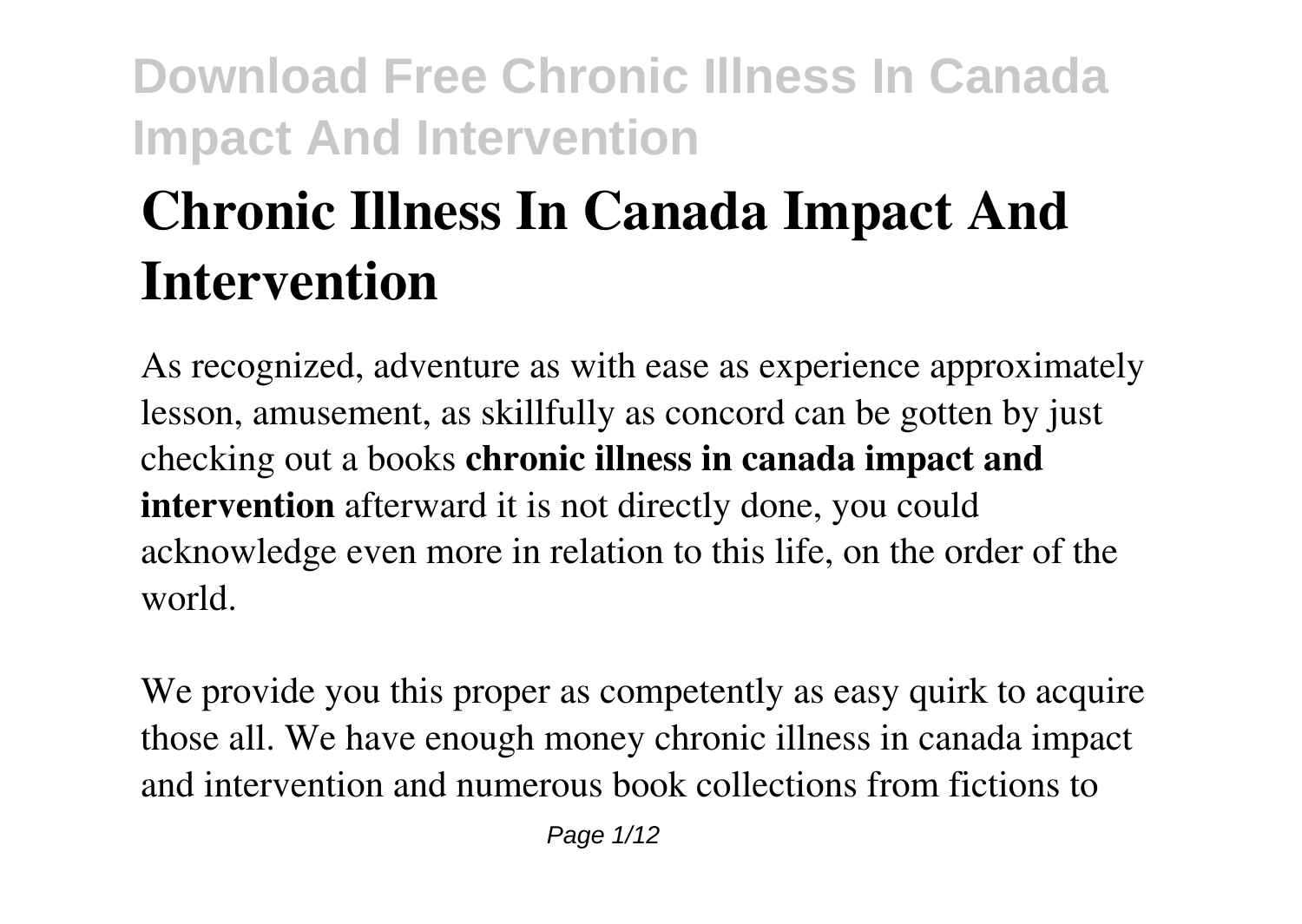scientific research in any way. in the middle of them is this chronic illness in canada impact and intervention that can be your partner.

#### BOOKS TO HELP COPE WITH CHRONIC ILLNESS

Disability and Chronic Illness Representation in Books*Mom with Multiple Sclerosis Writes Book To Help Son Understand Her Chronic Illness Diagnosis* How to Cope with Chronic Illness and Help Others Cope *The Reason for Almost All Mental Illnesses - Prof. Jordan Peterson* **My Chronic Illness Journey \u0026 Representation in Books Chronic Illness \u0026 Creating Content |** The Book Life BOOKTUBE \u0026 CHRONIC ILLNESS | Chat with Amy Jane Smith **Kicking Sick Book Trailer** The Advancement of Health Promotion and its impact on Chronic Diseases in Canada Chronic Illness Children's Book \"Tiger Livy\" Page 2/12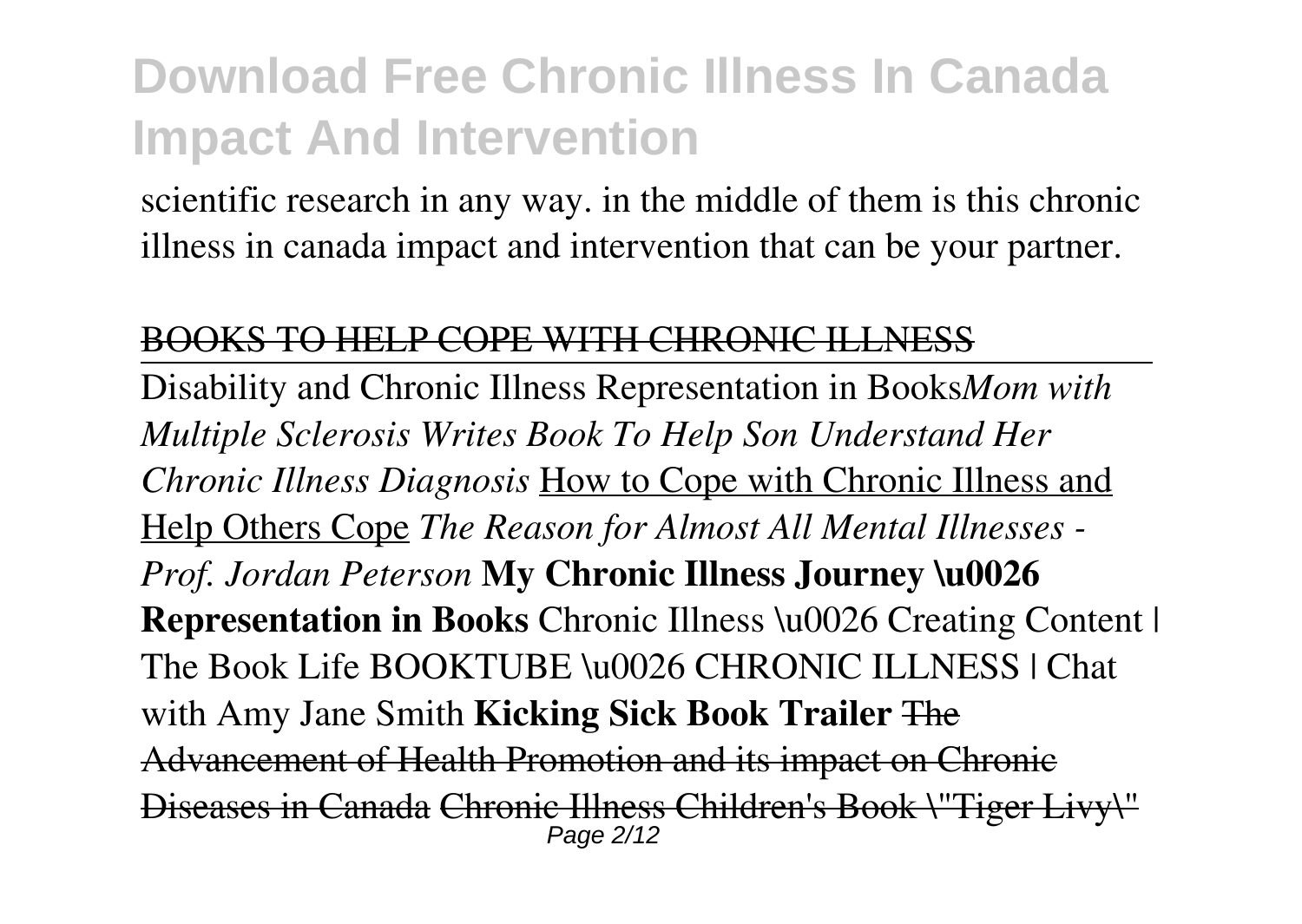part 1 Picking A Book-Bullet Journaling for Chronic Illness \u0026 Living and Breathing with COPD The 4 Secrets To STAY HEALTHY Until 100+ YEARS OLD! | Peter Attia \u0026 Lewis Howes Summer Look Book: Chronic Illness Friendly Outfits *How Seed Oils Destroy Your Mitochondria and Lead To Chronic Disease, with Tucker Goodrich Coping with the Emotional Impact of Chronic Disease Opening Plenary Part I: Living Well with Chronic Illness*

Rest Ministries Chronic Illness Video*The Intersection of COVID-19 and Chronic Diseases Lyme Disease \u0026 Chronic Illness Books Chronic Illness In Canada Impact*

Adapted from our best-selling text, Chronic Illness: Impact and Intervention, Eighth Edition by Pamala D. Larsen and Ilene Morof Lubkin, this text includes recent definitions and models of care Page 3/12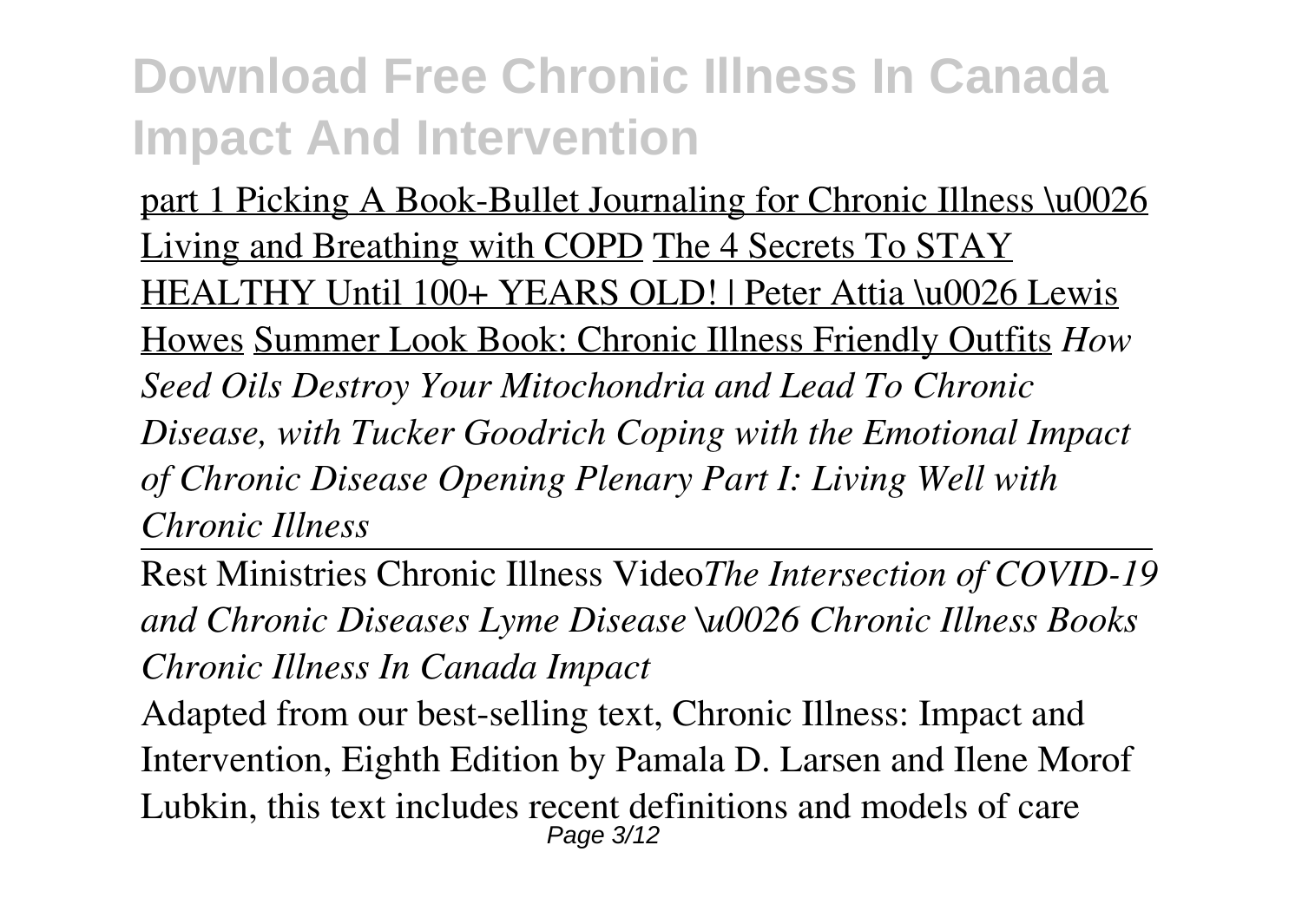aimed towards chronic disease management (CDM) currently used in Canada. Canadian and global perspectives on chronic illness management are addressed ...

*Chronic Illness in Canada: Impact and Intervention ...* Health Promotion and Chronic Disease Prevention in Canada, Vol 38, No 4, April 2018 April 10, 2018 Parkinsonism, including Parkinson's disease: Highlights from the Canadian Chronic Disease Surveillance System

#### *Chronic Diseases - Canada.ca*

Adapted from our best-selling text, Chronic Illness: Impact and Intervention, Eighth Edition by Pamala D. Larsen and Ilene Morof Lubkin, this text includes recent definitions and models of care... Page 4/12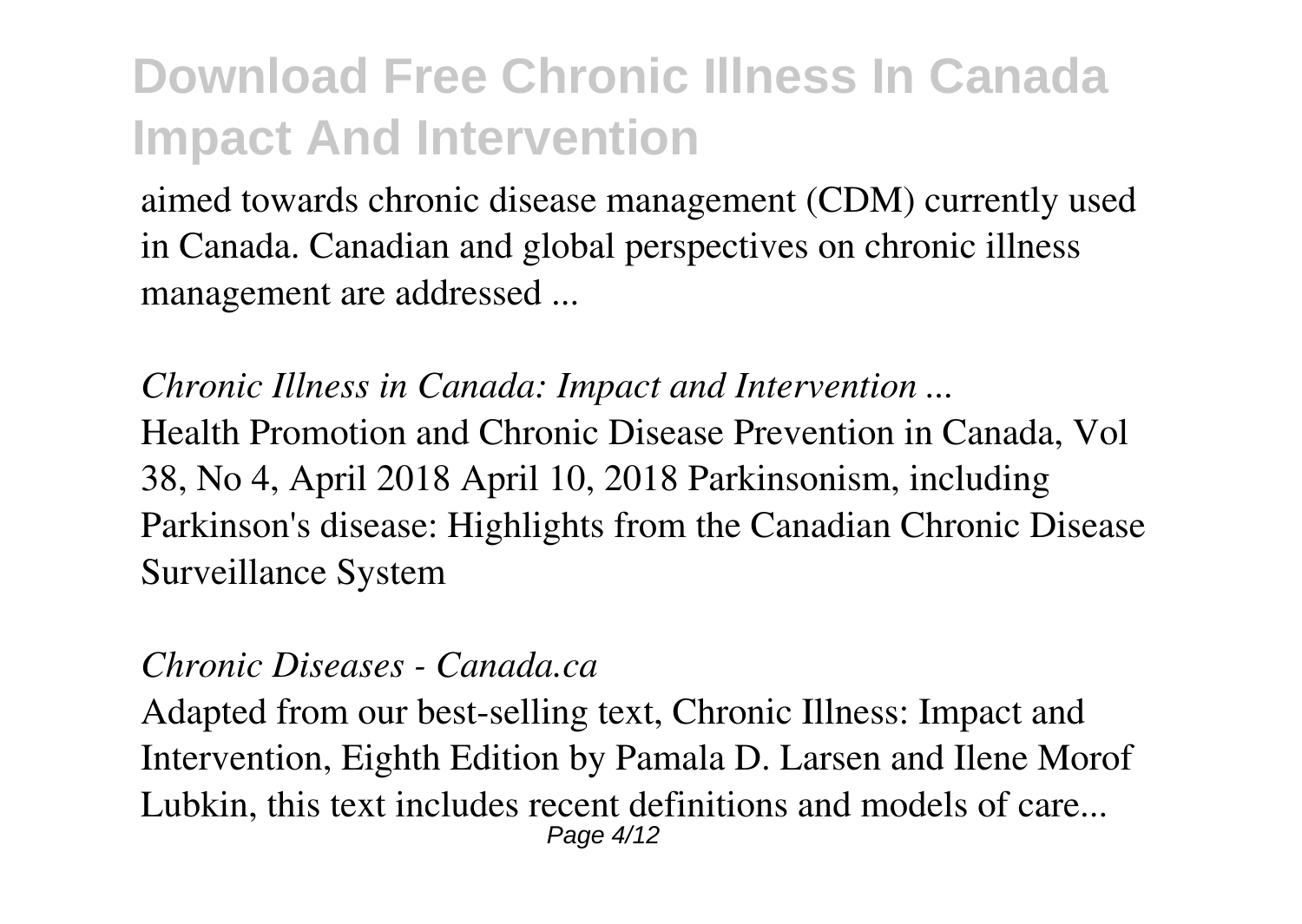*Chronic Illness in Canada: Impact and Intervention ...*

\*Cancer, heart disease, and stroke are the three most common chronic diseases in Canada. Primary Risk Factors of Chronic Disease Chronic disease can happen to anyone. The primary risk factors for developing a chronic condition include:

*Critical Illness and Chronic Disease Statistics in Canada* Although chronic diseases are among the most common and costly health problems facing Canadians, they are also among the most preventable. Chronic (or non-communicable) diseases are typically characterized as having an uncertain etiology, multiple risk factors, long latency, prolonged affliction, a non-infectious origin, and can be associated with impairments or functional disability.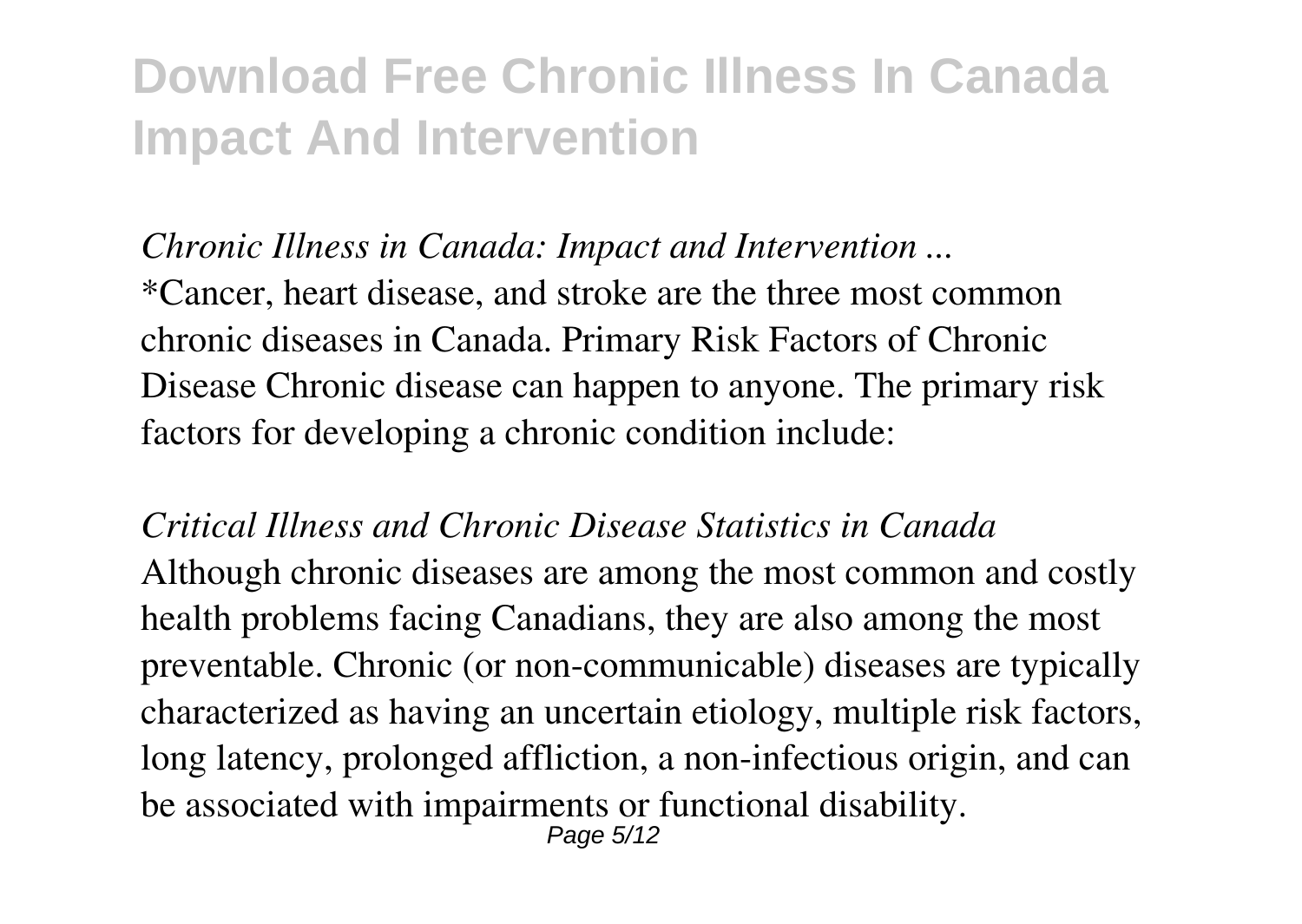#### *Chronic Disease Risk Factors - Canada.ca*

Canada Edition. News Latest News ... In his interview with HuffPost UK, Gaspar talked about the impact of chronic illness when it comes to parenting. Watch the video above for his five main insights.

*This Is What It's Like To Be A Parent With Chronic Illness ...* Poorer self-perceived health status is one indication of the negative effect that chronic conditions have on patients.2. More than three in four seniors (77%) in Canada described their health statusias "excellent," "very good" or "good," compared with 51% of seniors with three or more chronic conditions (Figure 4).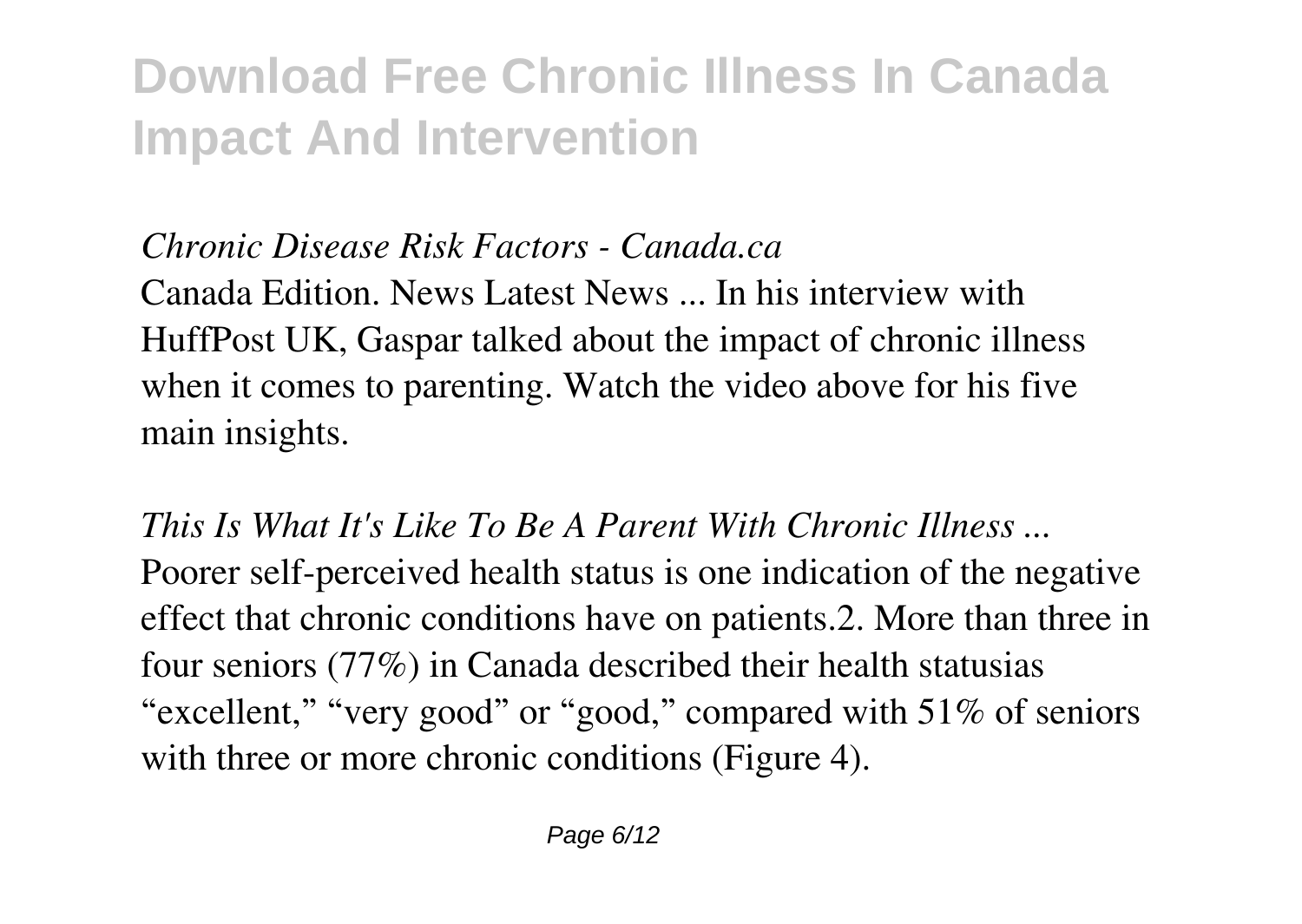*Seniors and the Health Care System: What Is the Impact of ...* Chronic Respiratory Diseases. Chronic Respiratory Diseases; Asthma; Chronic Obstructive Pulmonary Disease (COPD) Publications; D. Depression; Diabetes. Diabetes; Canadian Diabetes Strategy; National Diabetes Surveillance System; Diabetes Awareness Month and World Diabetes Day (External link) (2008) Diabetes Type 2 (External link) - It's Your ...

#### *A-Z Chronic Diseases - Canada.ca*

The Public Health Agency of Canada (PHAC) works closely with stakeholders to ensure that EBIC estimates are produced using the best available data and methods. About the EBIC 2010 Report The Economic Burden of Illness in Canada, 2010 is the newest published version of EBIC.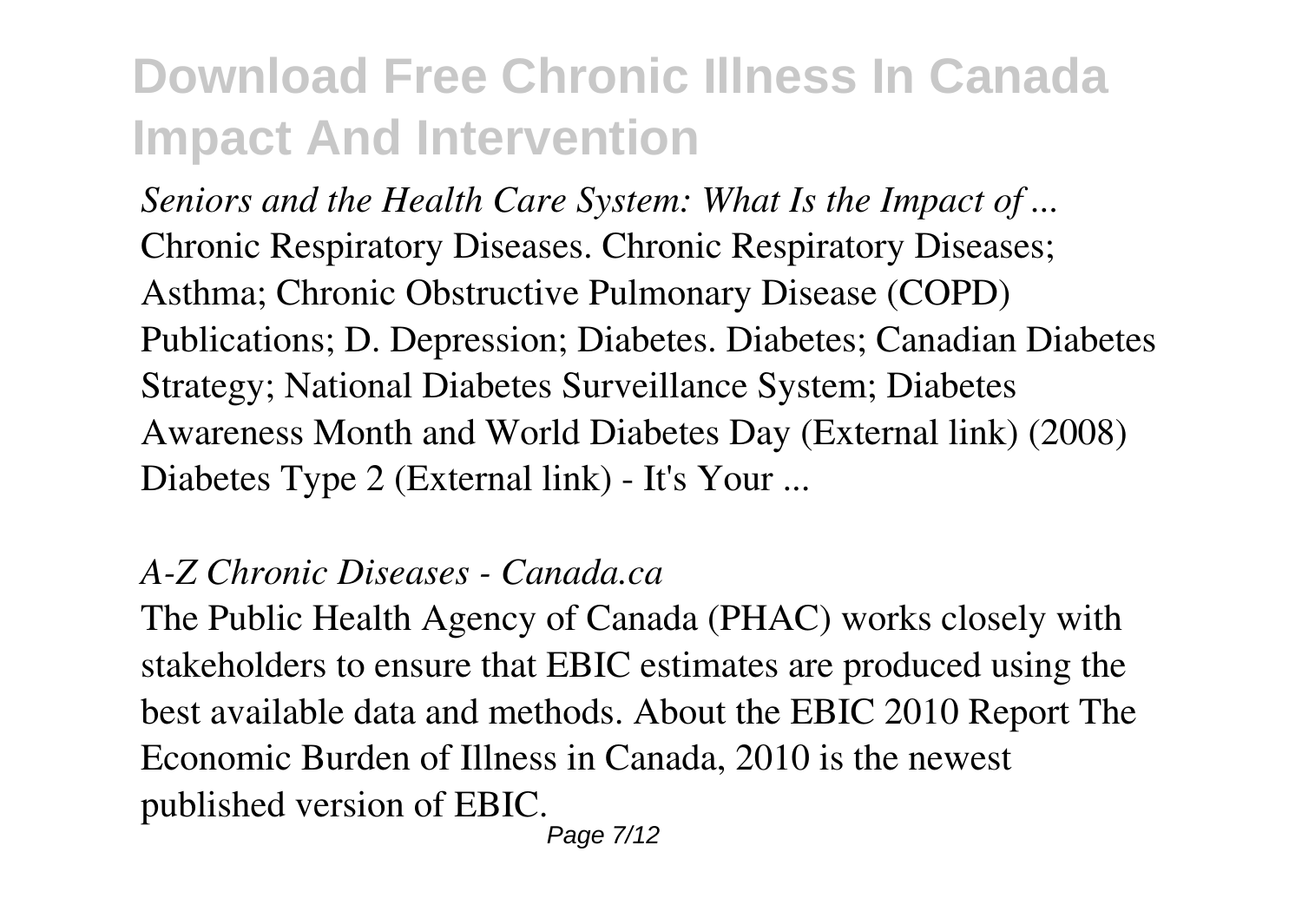#### *Economic Burden of Illness in Canada - Canada.ca*

The Impact of Chronic Illness on an Individual . Spending time convincing people that you really are ill really affects you – I don't worry about this too much now because I don't really care what most people think of me, but that hasn't always been the case. Sometimes, I would feel a little paranoid that internally people are rolling ...

*The Impact of Chronic Illness on an Individual | Kate the ...* Chronic Diseases in Canada (CDIC) is a quarterly scientific journal focusing on current evidence relevant to the control and prevention of chronic (i.e. non-communicable) diseases and injuries in ...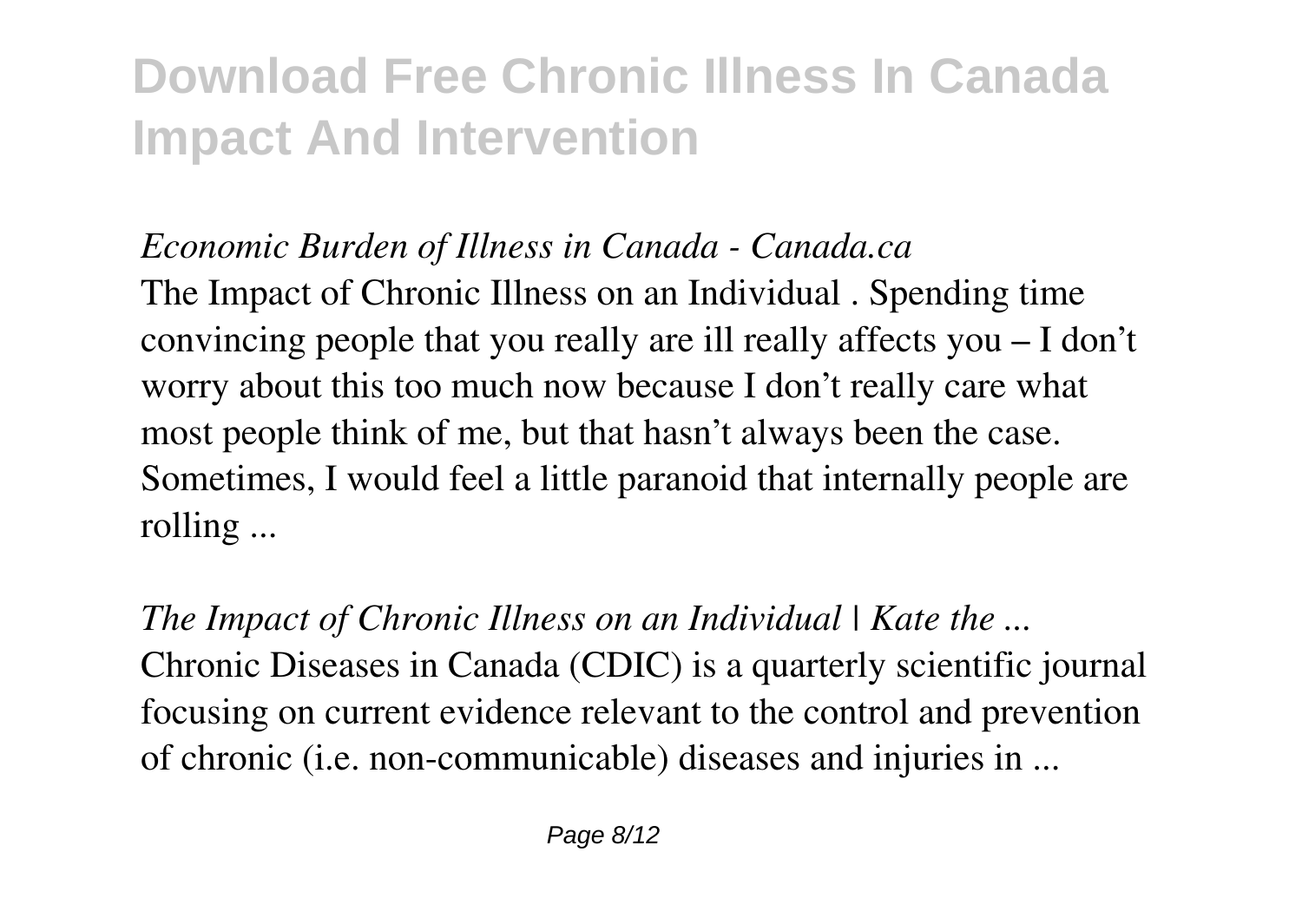#### *Chronic diseases in Canada - ResearchGate*

The personal and economic burden of chronic disease and illness is a serious challenge for Canadians. 1 Public policy has a strong focus on chronic disease, emphasizing health system redesign with the introduction of a series of different health system models to enhance population-based prevention and chronic disease management. 2, 3 As a key provider of chronic care, family medicine is being exhorted to take up these challenges.

*Chronic disease and illness care | The College of Family ...* Health Promotion and Chronic Disease Prevention in Canada: Research, Policy and Practice (the HPCDP Journal) is a bilingual, peer-reviewed scientific journal of the Public Health Agency of Canada's Health Promotion and Chronic Disease Prevention Page  $9/12$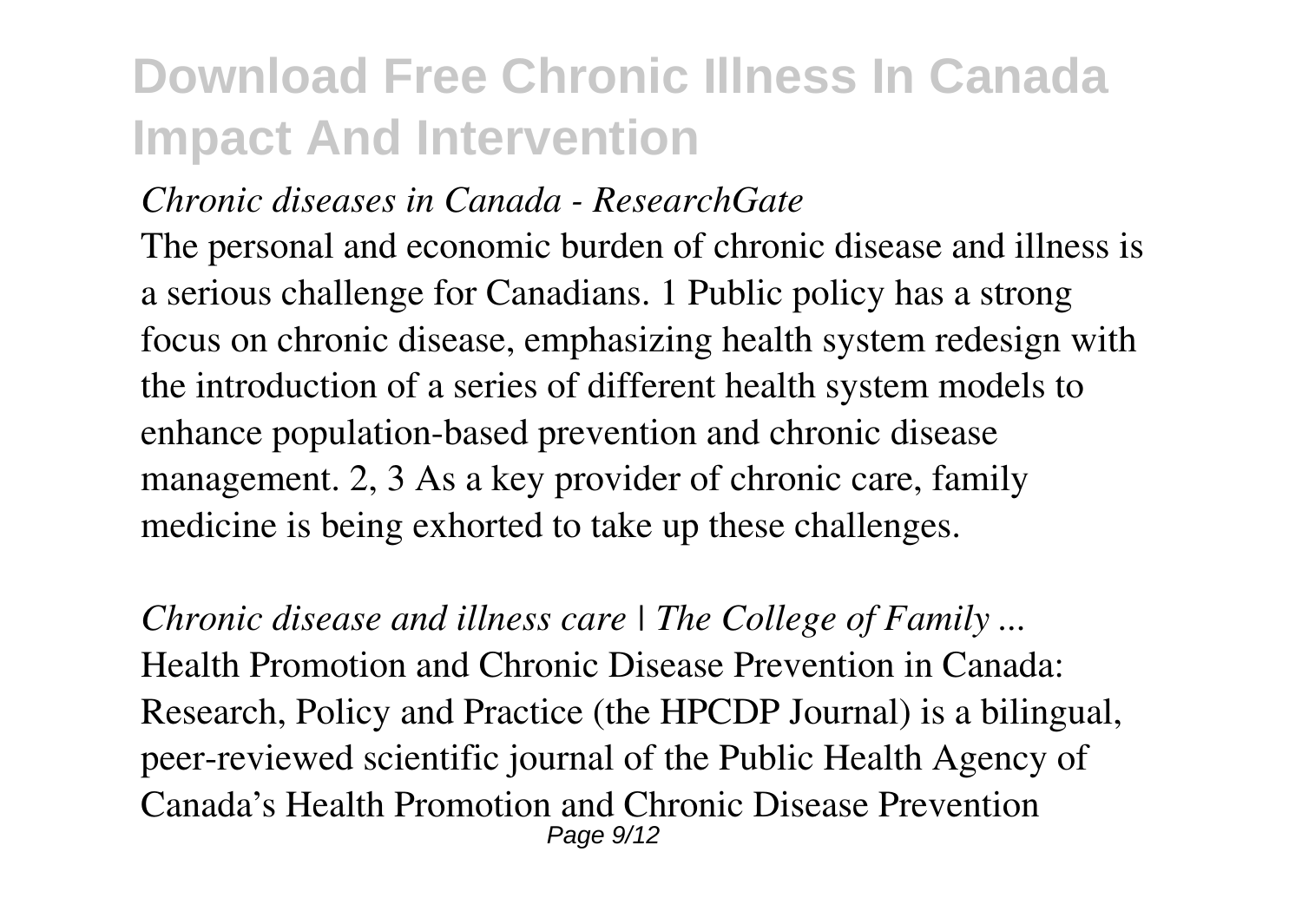Branch. Learn more about the HPCDP Journal.. ISSN 2368-738X (Online)

*Health Promotion and Chronic Disease Prevention in Canada ...* Chronic diseases have serious impacts: they not only cause premature death, but have major adverse effects on the quality of life of affected individuals and create large adverse economic effects on families, communities and societies in general.

#### *Economic Cost of Chronic Disease in Canada*

Not getting enough physical activity comes with high health and financial costs. It can lead to heart disease, type 2 diabetes, some cancers, and obesity. In addition, lack of physical activity costs the nation \$117 billion annually for related health care. 13. Page 10/12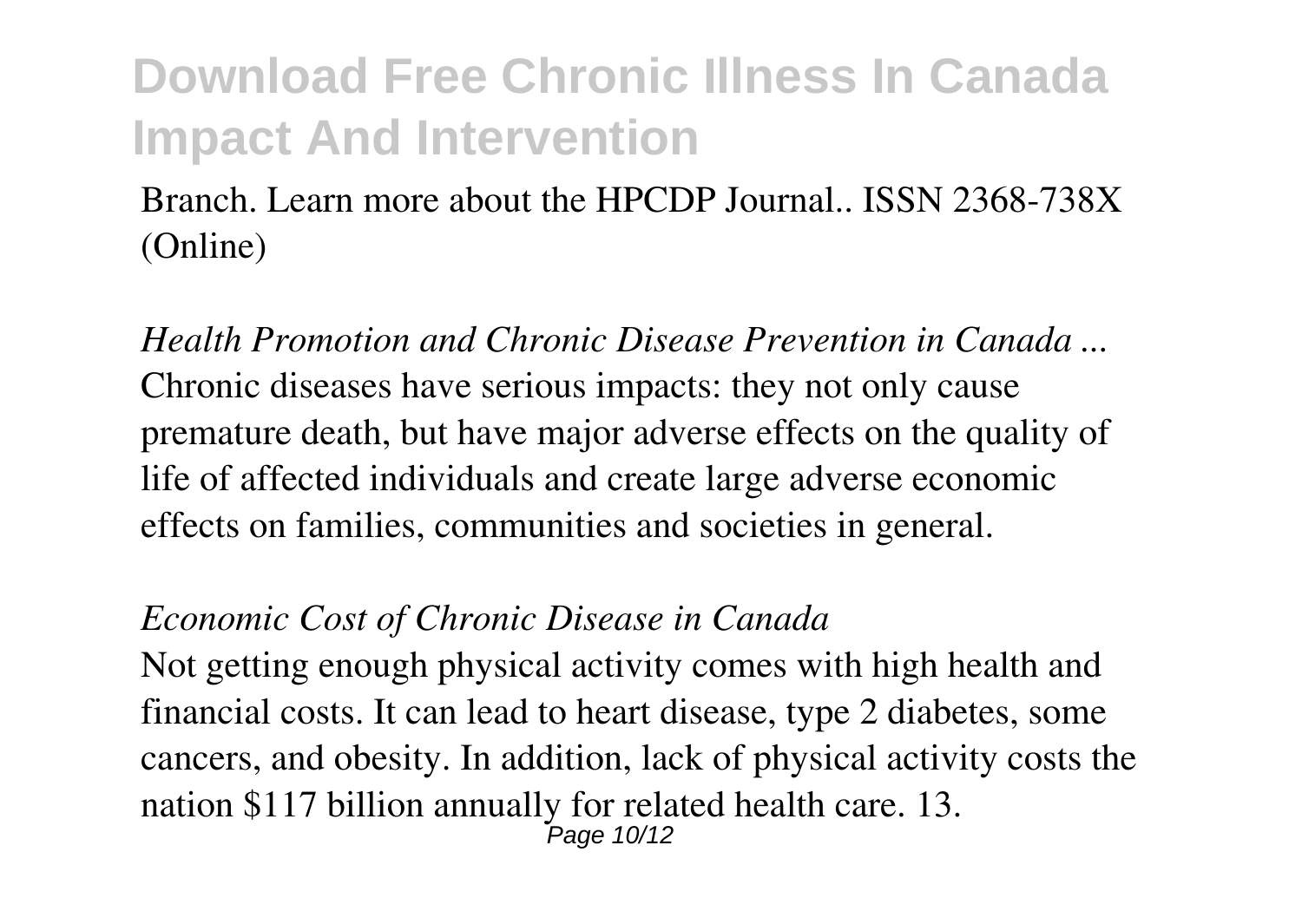*Health and Economic Costs of Chronic Diseases | CDC* Impact of chronic disease in regions. Africa pdf, 164kb; Americas pdf, 164kb; Eastern Mediterranean pdf, 165kb; Europe pdf, 164kb; South-East Asia pdf, 166kb; Western Pacific pdf, 164kb; Impact of chronic disease by World Bank income groups. High income countries pdf, 162kb; Low income countries pdf, 163kb; Lower middle income countries pdf ...

*WHO | Region and country specific information sheets* For millions of people, chronic illnesses and depression are facts of life. A chronic illness is a condition that lasts for a very long time and usually cannot be cured completely, although some ...